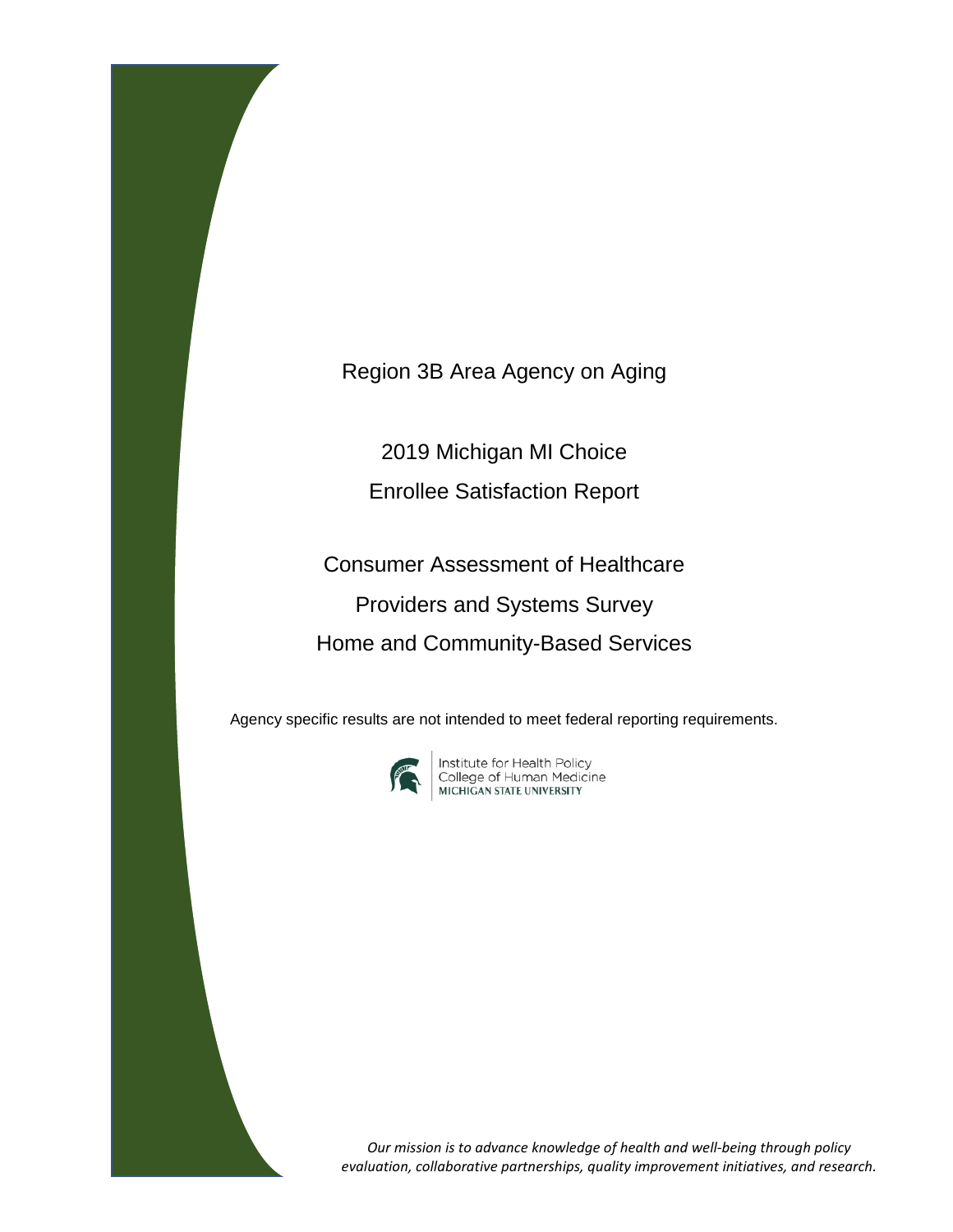

#### **Introduction**

The goal of the MI Choice Enrollee Satisfaction Survey is to provide performance feedback that is actionable and that will aid in improving patient-centered service delivery. The CAHPS Home and Community-Based Services Survey was selected because (1) it is the most widely used survey with benchmarking and standardized questions for assessing patient experiences in the United States, (2) the survey tool and technical guidance is publicly available from the Agency for Healthcare Research and Quality, (3) the survey has a strong track record of rigorous scientific development and testing to ensure reliability and validity, and (4) the survey is commonly used as the federal reporting standard to the Centers for Medicaid and Medicaid Services.

## Methodology

There were 8,729 enrollees who met the following criteria for the sampling frame: (1) enrolled in the MI Choice program for at least three months between February and April 2019; (2) had at least one claim during that time period; (3) 18 years of age or older; and (4) did not participate in the 2018 MI Choice Enrollee Satisfaction Survey. A random number methodology per agency was then applied resulting in 3,417 enrollees being including in the telephone sample frame. The sampling frame for the Region 3B Area Agency was 150 with 26 completed surveys.

Prior to the survey administration, a pre-notification letter was sent informing enrollees to anticipate a telephone call. Enrollees were assured that the survey was being sponsored by the State of Michigan and answers kept confidential by Michigan State University.

MI Choice enrollees completed the telephone survey from May to September 2019. The survey was considered viable for inclusion if the respondent answered three cognitive screening questions with valid responses: (1) Does someone come into your home to help you? (2) How do they help you? and (3) What do you call them?

Survey results were standardized to a 100-point scale with mean scores calculated in accordance with the Technical Assistance Guide for Analyzing Data from the CAHPS Home and Community-Based Services Survey. Less than five percent of the respondents opted to use the alternative responses where options were presented as "mostly yes" or "mostly no" instead of a more cognitively challenging Likert-type scale. The alternative responses were also converted to the standardized scale.

Statewide and agency specific calculations are provided within this report. Please note that agency results are informational only and not intended for federal reporting. Official reporting of CAHPS results requires 100 valid surveys per unit of analysis completed by an approved vender. Cells under five were either suppressed or excluded from presentation because of the instability of reporting small numbers.

## **Demographics**

When comparing Region 3B Area Agency respondents to the overall demographics, Region 3B respondents were more likely to be older, female, and white as well as indicate a higher mental health score (69.2% vs. 59.7%, 88.5% vs. 66.9%, 80.8% vs. 71.0%, and 59.2% vs. 47.9%; respectively) as shown in Table 1.

*Page 2 of 5*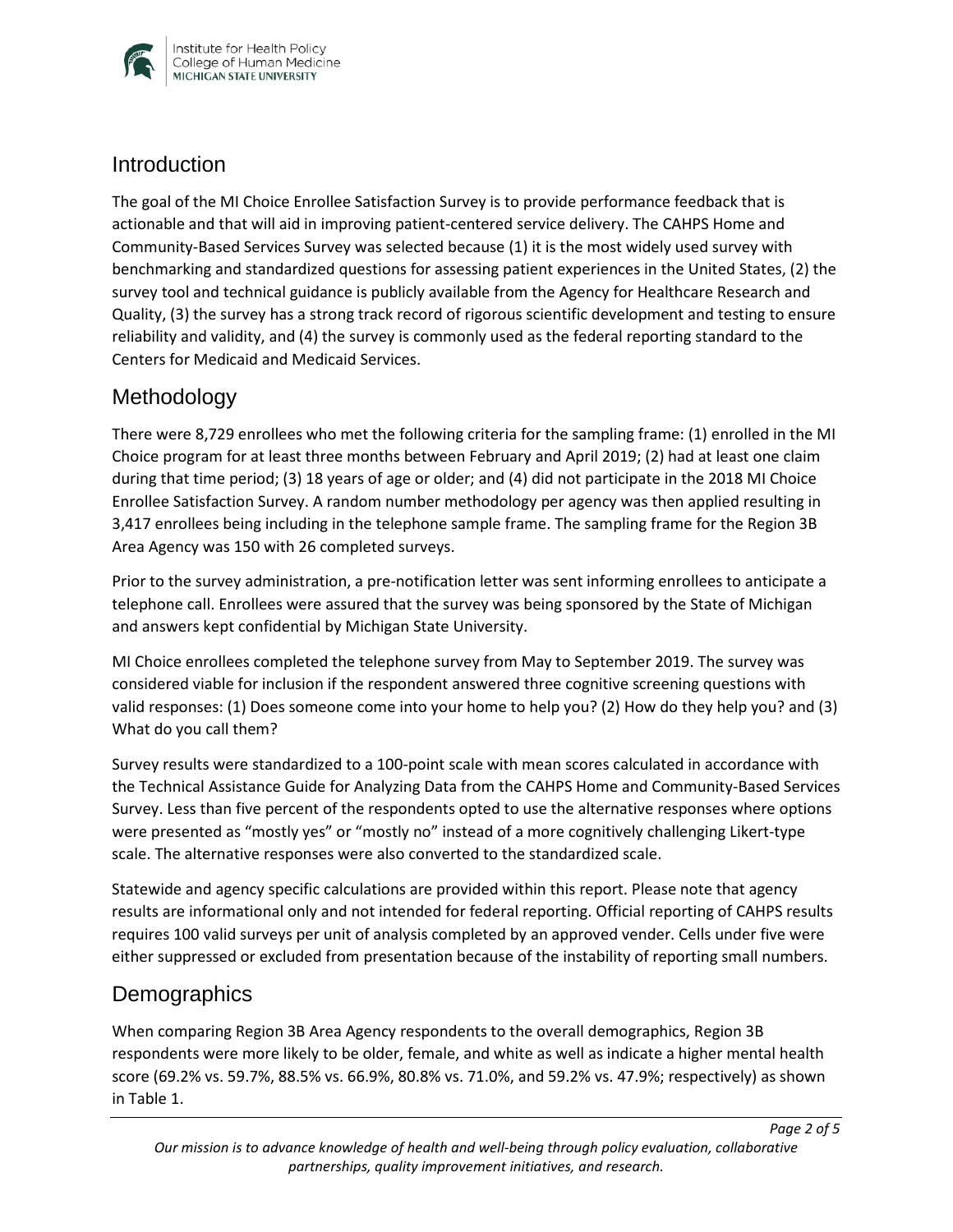

| <b>Demographics</b>    | <b>Response</b>      | <b>State</b> |     | <b>Region 3B</b>         |    |
|------------------------|----------------------|--------------|-----|--------------------------|----|
|                        |                      | %            | #   | %                        | #  |
| Age                    | 18-64 years old      | 40.3         | 242 | 30.8                     | 8  |
|                        | 65+ years old        | 59.7         | 359 | 69.2                     | 18 |
| Gender                 | Female               | 66.9         | 402 | 88.5                     | 23 |
|                        | Male                 | 33.1         | 199 | s                        | 3  |
| <b>Education Level</b> | High School or Less  | 56.6         | 328 | 60.0                     | 15 |
|                        | Some College or More | 43.4         | 252 | 40.0                     | 10 |
| Race                   | White                | 71.0         | 427 | 80.8                     | 21 |
|                        | <b>Black</b>         | 18.8         | 113 | 19.2                     | 5  |
|                        | Hispanic             | 3.0          | 18  | $\overline{\phantom{a}}$ | 0  |
|                        | Other                | 5.2          | 31  |                          | 0  |
|                        | Unknown              | 2.0          | 12  | $\overline{\phantom{a}}$ | 0  |
| <b>Overall Health</b>  | Scale from 1-100     | 59.5         | 595 | 60.8                     | 26 |
| <b>Mental Health</b>   | Scale from 1-100     | 47.9         | 587 | 59.2                     | 25 |

## **Table 1 Demographics**

*'s' indicated suppressed due to cell size less than 5.* 

#### **Results**

The CAHPS survey asks 46 questions which can be grouped into 11 domains of objective and actionable information for quality improvement. These domains address issues such as unmet need, physical safety, helpfulness of the case manager, the quality of the patient-caregiver relationship, and the respondent's feelings of self-determination. CAHPS domain results are presented in Table 2.

Region 3B Area Agency on Aging scored at noticeably lower than the state average on Case Manger is Helpful (88.9% vs. 94.5%) but noticeably higher on Choosing Services that Matter to You (96.4% vs. 90.9%). The remaining CAHPS domains were within five-percentage points of the state average.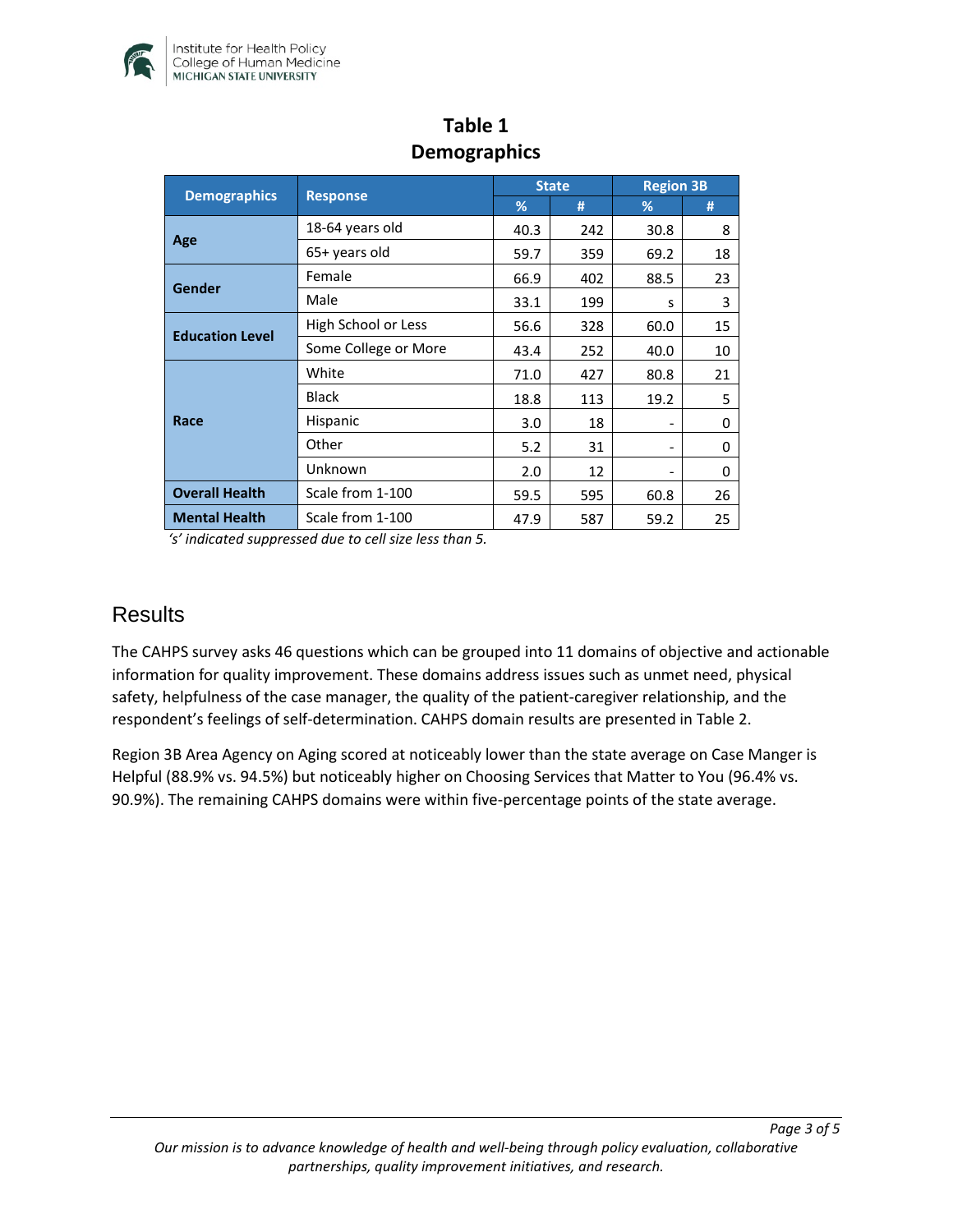

| <b>Category</b>                                                     | <b>Question</b>                                                                    |      | <b>Region 3B</b><br><b>Percent</b><br>$n=26$ |
|---------------------------------------------------------------------|------------------------------------------------------------------------------------|------|----------------------------------------------|
| <b>Global Ratings</b><br><b>Measures</b>                            | <b>Category Score</b>                                                              |      | 91.1                                         |
|                                                                     | Global Rating of Personal Assistance and Behavioral Health Staff                   |      | 93.8                                         |
|                                                                     | <b>Global Rating of Case Manager</b>                                               |      | 89.6                                         |
| <b>Recommendation</b><br><b>Measures</b>                            | <b>Category Score</b>                                                              |      | 96.4                                         |
|                                                                     | Recommendation of Personal Assistance and Behavioral Health Staff                  |      | 95.8                                         |
|                                                                     | Recommendation of Case Manager                                                     |      | 93.5                                         |
| <b>Staff are reliable</b><br>and helpful                            | <b>Category Score</b>                                                              |      | 91.0                                         |
|                                                                     | Staff come to work on time                                                         |      | 96.2                                         |
|                                                                     | Staff work as long as they are supposed to                                         |      | 98.1                                         |
|                                                                     | Someone tells you if staff cannot come                                             |      | 92.5                                         |
|                                                                     | Staff make sure you have enough privacy for dressed, shower, bathing               |      | 84.1                                         |
| <b>Staff listen and</b><br>communicate<br>well                      | <b>Category Score</b>                                                              | 94.9 | 98.1                                         |
|                                                                     | Staff treat you with courtesy and respect                                          |      | 98.1                                         |
|                                                                     | Staff explanations are easy to understand                                          |      | 100                                          |
|                                                                     | Staff treat you the way you want them to                                           |      | 98.1                                         |
|                                                                     | Staff explain things in a way that is easy to understand                           |      | 90.4                                         |
|                                                                     | Staff know what kind of help you need with everyday activities                     |      | 94.2                                         |
| <b>Case Manager is</b><br><b>Helpful</b>                            | <b>Category Score</b>                                                              | 94.5 | 88.9                                         |
|                                                                     | Able to contact this case manager when needed                                      |      | 96.7                                         |
|                                                                     | Case manager helped when asked for help with getting or fixing<br>equipment        |      | 85.0                                         |
|                                                                     | Case manager helped when asked for help with getting other changes<br>to services  | 91.4 | 85.0                                         |
| <b>Choosing the</b><br><b>Services that</b><br><b>Matter to You</b> | <b>Category Score</b>                                                              | 90.9 | 96.4                                         |
|                                                                     | Person-centered service plan included all of the things that are<br>important      |      | 92.7                                         |
|                                                                     | Staff knows what's on the service plan, including the things that are<br>important | 95.4 | 100                                          |

# **Table 2 2019 MI Choice Enrollee Satisfaction Survey**